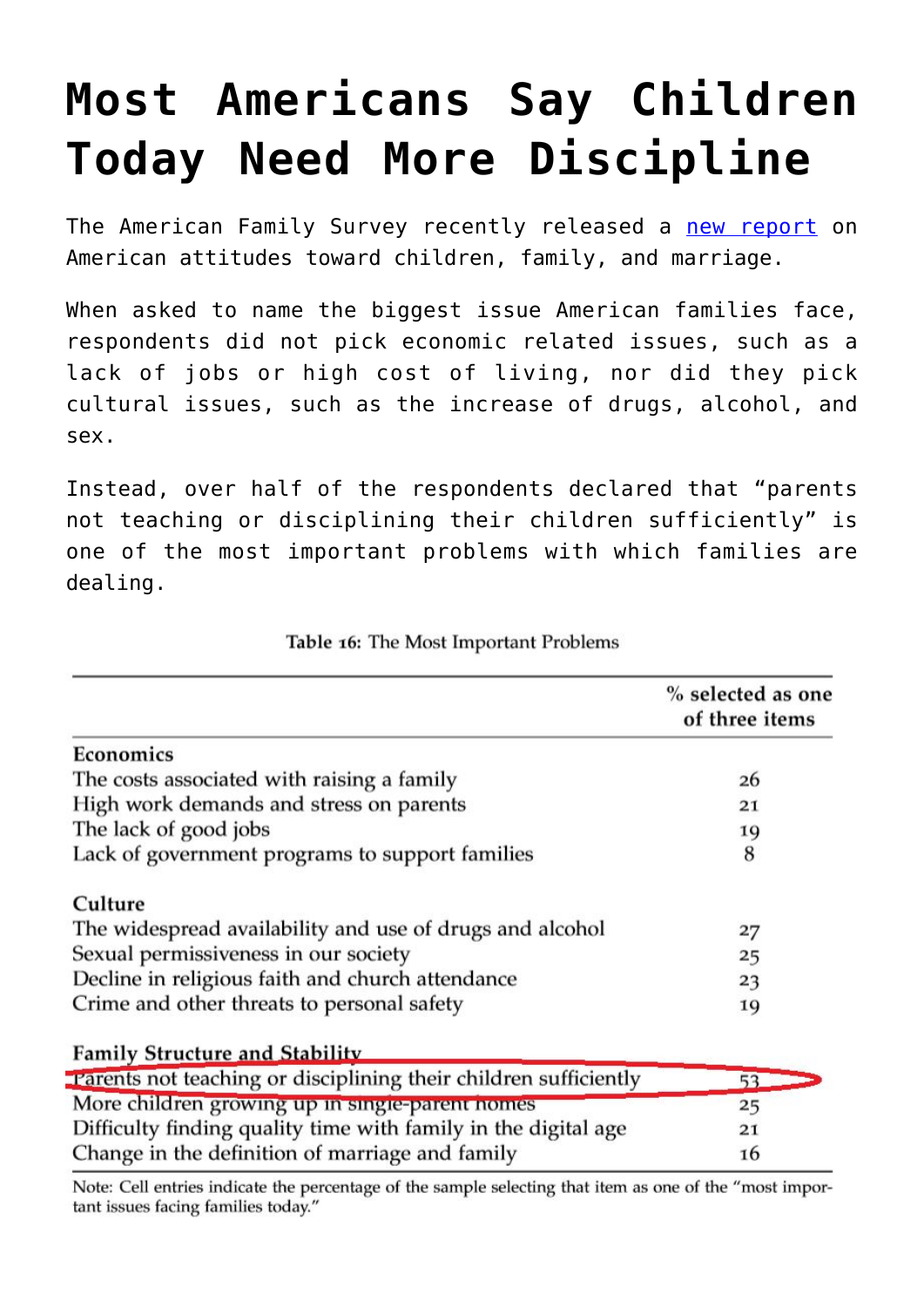Judging from this survey, it would seem that many Americans are suffering from what John Locke calls "the great mistake" in parenting:

*"The great mistake I have observed in people's breeding their children has been, that this has not been taken care enough of in its due season; that the mind has not been made obedient to discipline, and pliant to reason, when at first it was most tender, most easy to be bowed. …*

*Thus parents, by humouring and cockering them when little, corrupt the principles of nature in their children, and wonder afterwards to taste the bitter waters, when they themselves have poisoned the fountain. For when their children are grown up, and these ill habits with them; when they are now too big to be dandled, and their parents can no longer make use of them as playthings; then they complain, that the brats are untoward and perverse; then they are offended to see them wilful, and are troubled with those ill humours, which they themselves infused and fomented in them; and then, perhaps too late, would be glad to get out those weeds which their own hands have planted, and which now have taken too deep root to be easily extirpated."*

For a number of years, society has encouraged parents to be sensitive to their children's psychological and physical needs, always encouraging and never speaking or doing anything which might damage a child's self-esteem. But in doing so, have many parents allowed the weeds to get out of hand, and unwittingly encouraged their children to be demanding, selfcentered individuals? Do we need to encourage parents to once again be more vigilant about weeding out the faults in their children's lives through appropriate discipline and careful training?

—